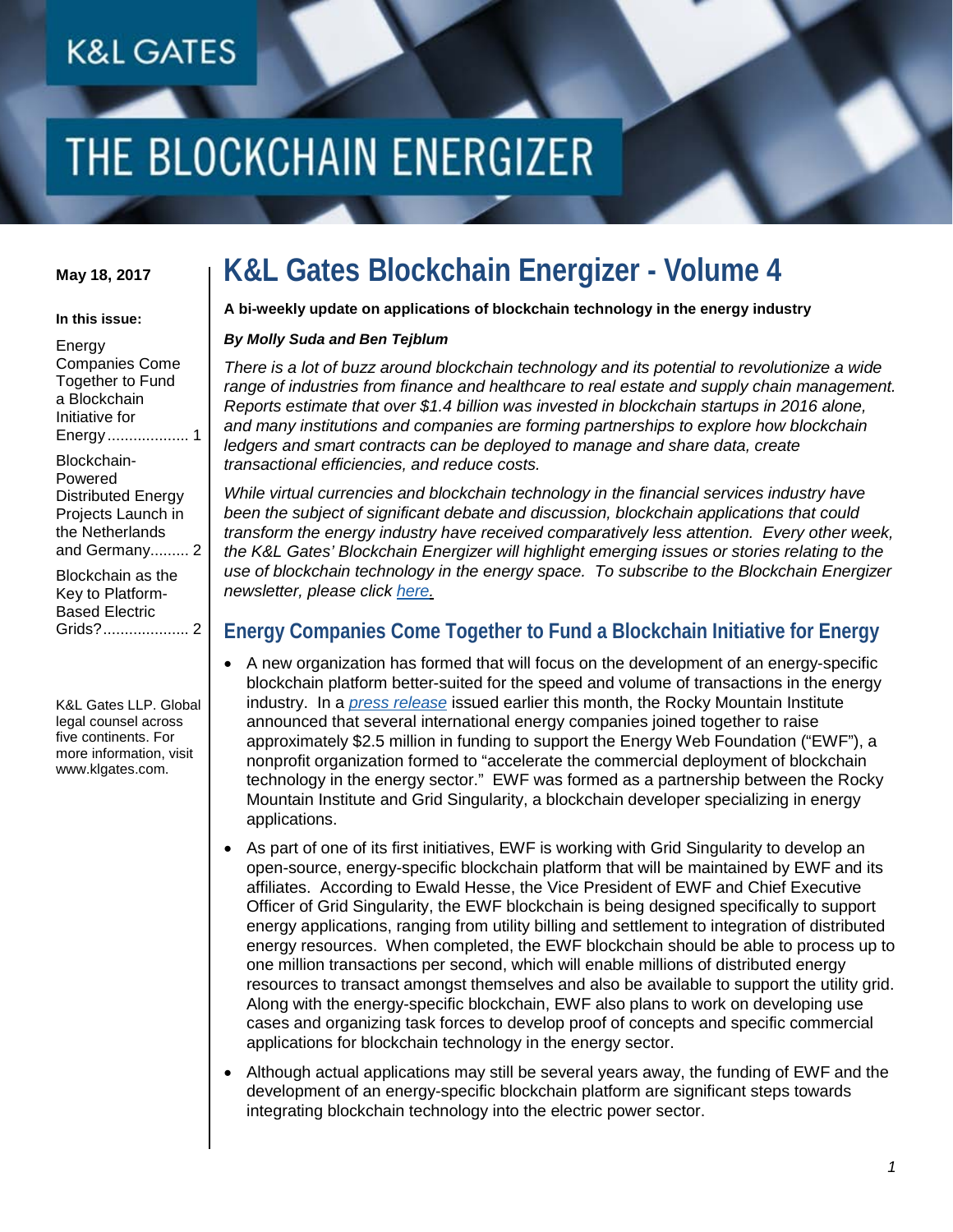<span id="page-1-0"></span>**Blockchain-Powered Distributed Energy Projects Launch in the Netherlands and Germany** 

- In Europe, utilities are also considering how blockchain software can be deployed to help stabilize and support existing grid infrastructure.
- TenneT, the national transmission system operator of the Netherlands, has partnered with the green energy company Vendebron to enlist electric vehicle ("EV") owners in a *[new](http://microgridmedia.com/tennet-ibm-launch-pilot-distributed-energy-blockchain-projects-germany-netherlands/)  [pilot project](http://microgridmedia.com/tennet-ibm-launch-pilot-distributed-energy-blockchain-projects-germany-netherlands/)*, which would allow TenneT to store and dispatch power from EV batteries to balance grid supply and demand. All transactions between TenneT and EV owners will be recorded in a permissioned Hyperledger-powered blockchain network, which will allow participants on the network to view the total EV storage capacity available at any time, and will allow TenneT to act on this information in real-time to balance the grid.
- Similar technology is being developed in Germany through a partnership between TenneT and Sonnen in an effort to reduce regional grid overloads resulting from constraints on the transmission system. Using a blockchain-powered network, TenneT and Sonnen are working to develop a system that will allow grid operators to monitor and dispatch residential battery systems in real-time in order to reduce energy transportation bottlenecks on the power grid. The goal is to deploy a blockchain-powered network where battery systems, charging stations, and the transmission grid will communicate in real-time and automatically adjust to changes in grid status.
- These pilot programs are but two examples of a growing global effort to explore the viability of blockchain technology as a means of facilitating the integration of distributed energy resources and enabling real-time visibility and control of distributed energy resources to support the overall grid.

### <span id="page-1-1"></span>**Blockchain as the Key to Platform-Based Electric Grids?**

- As platform-based business models, such as car-sharing apps, continue to reshape the modern economy, the discussion is heating up about what a platform-based electric grid might look like in the United States. For example, New York's Reforming Energy Vision proceeding has focused on transforming electric distribution companies into "Distributed System Platform" providers to support and incentivize deployment of distributed energy resources.
- In a *[recent article](https://www.greentechmedia.com/articles/read/the-promise-of-platform-based-grids)*, the Rocky Mountain Institute outlined the possibilities and challenges surrounding the development of a platform-based electric grid. Among the identified challenges are questions about coordinating scheduling and dispatch and the variety of products, services, and revenue models that a distributed system platform could deploy.
- The Rocky Mountain Institute highlights blockchain-enabled systems as a way to solve some of these challenges. Blockchain's core features of a distributed, trusted, and immutable ledger with the ability to automatically execute transactions based on predefined triggers align nicely with the goals of a platform-based electric system capable of coordinating many resources and transactions.
- EWF and the TenneT pilot programs described above exemplify how companies are already beginning to look to blockchain-powered applications to address the challenges of a distributed grid. As these pilot projects are refined and begin to scale, expect to see such applications make their way to the U.S. transmission and distribution grid as well.